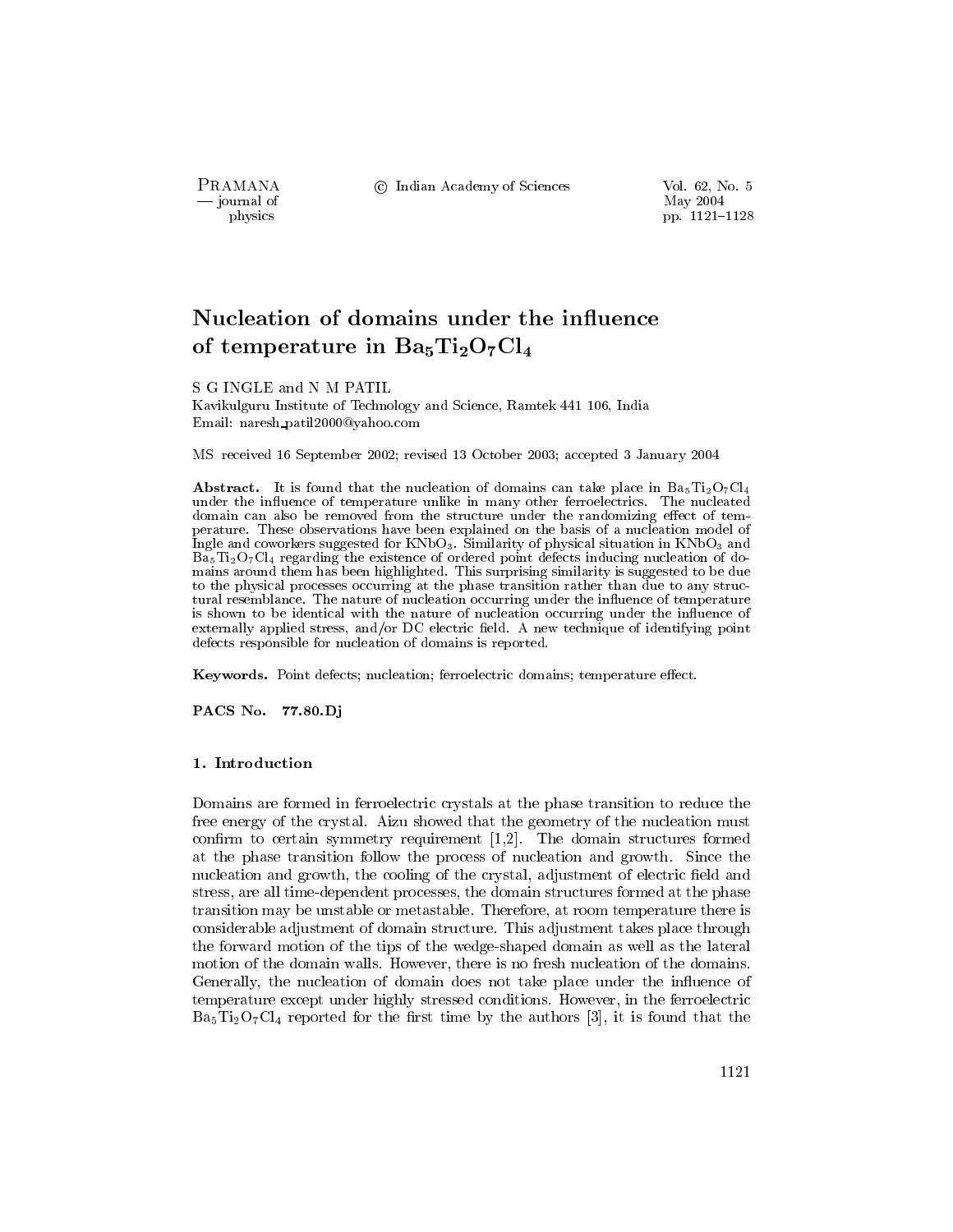

**Figure 1.** Unit cell of  $Ba_5Ti_2O_7Cl_4$  [3].

nucleation of the domains routinely takes place under the influence of temperature. The present paper reports these observations along with the discussion of the factors responsible for such nucleation.

## 2. Sample preparation

1122

The domain structure in this ferroelectric crystals has recently been studied and reported by the authors [4]. The crystal has  $180^{\circ}$ ,  $90^{\circ}$  and  $79^{\circ}$  type of domains associated with twinning on respectively  $(001)$ ,  $(110)$  and  $(021)$  planes. For 180<sup>o</sup> and 90° domains the polar axis can lie in  $\pm a$  (or  $\pm b$ ) directions, and for 79° domains in  $\pm$  (1 1 0) or  $\pm$  (1 1 0) directions. The crystal has an unusual structure [3] in that a and  $b$  axes alternate continuously among themselves so that  $b$ -axis can also be the direction of polar axis. Thus, the crystal is a two-dimensional ferroelectric crystal on account of large difference between the  $a$  and  $c$  lattice parameters. The 180 $^{\circ}$  and  $90^{\circ}$  domains are associated with displacement of Cl<sup>-</sup> ions while the 79° domains are associated with displacement of  $\hat{\mathrm{T}}i^{4+}$  ions. The crystal structure determined by the authors is reproduced in figure 1 for ready reference. Note that the environment of  $Ti^{4+}$  ions is not the same as in BaTiO<sub>3</sub>.

The crystal has a rough cleavage along  $(001)$ ,  $(100)$  and  $(010)$  planes. When these surfaces are observed under reflected light, usually no domain structure is observed. This is because the tendency for twinning in this crystal is appreciably low. However, when the crystal surface is gently filed by a zero number file, a domain structure is seen to appear on the crystal surface. Also, a series of etch pits are seen to be associated with the domain structure. These etch pits are more or less ordered linearly on the domain regions. While the external application of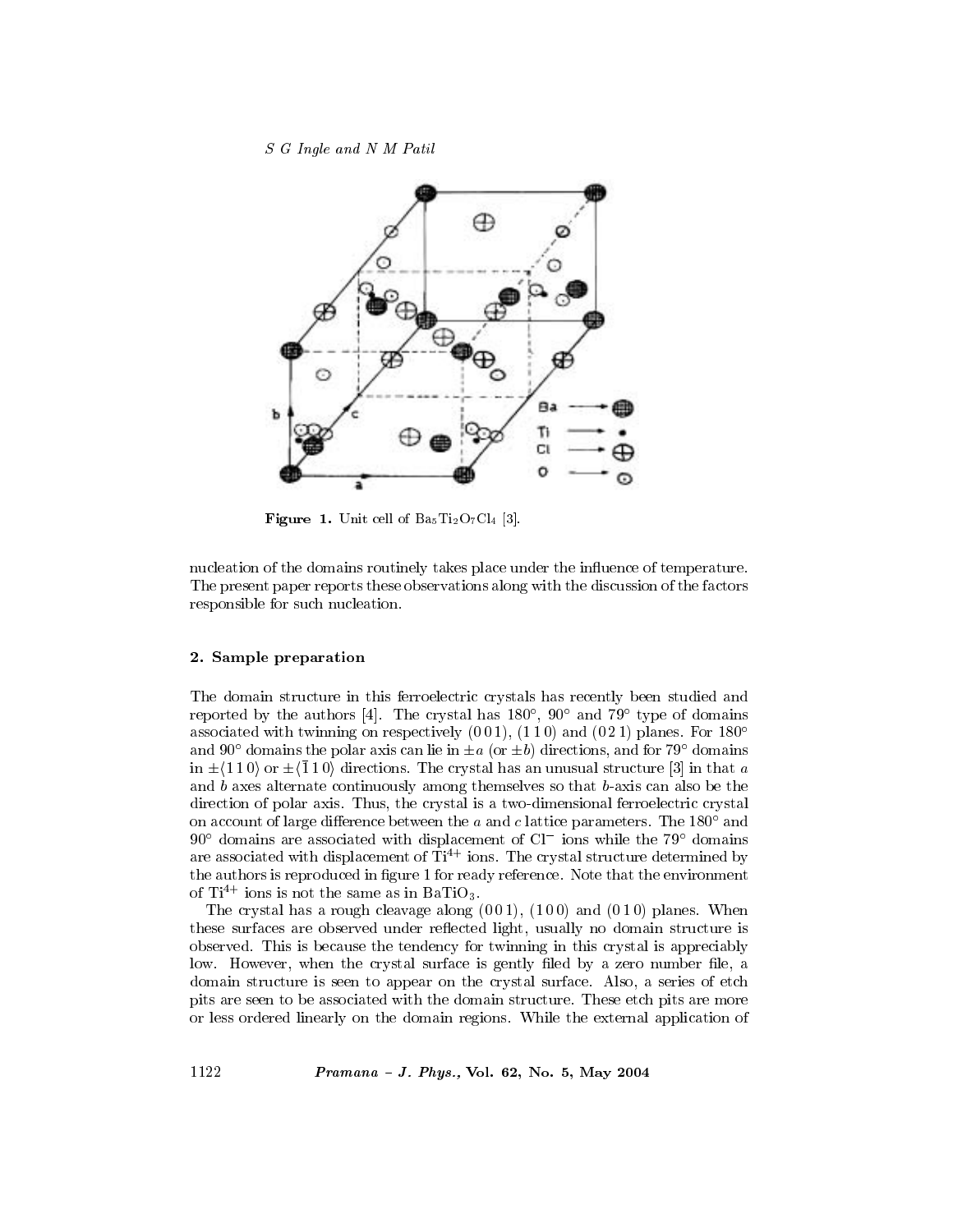stress could have nucleated the domain structure, the appearance of etch pits was surprising. It is for the first time that etch pits are observed to have been produced by the external application of stress.

It is known that etch pits of a particular type can be produced by chemical etching on a crystal surface at the defect sites, and the geometry of etch pits can be used to identify whether the defect is a point defect or a line defect. For example, if the successive etching results in growth of the size of etch pit that has a pointed optical view corresponding to the tip of the dislocation, it is obvious that the observed etch pit is at the site of dislocation. On the contrary, if the etch pit disappears on successive etching, and does not have a well-defined geometry, the etch pit is at the site of a point defect. Hence, a chemical etchant was established that produced etch pits on the crystal surfaces, the etch pits being exactly similar in nature to the etch pits produced by the applied stress. This chemical etchant was then used to etch the mechanically treated surfaces, and it was found that the attack takes place exactly at the pits already existing on the crystal surface. This procedure confirmed that the external stress does not create the point defects but only reveals the sites of point defects through some sort of etching process. Thus, a new etching technique became available to locate the point defects on the surface of the crystal. It was further confirmed that the strain sites represent the point defects and not dislocations by etching the crystal surface by an etchant that attacks the sites of dislocations. It was found that the attack did not take place at the sites of the existing etch pits. The chemical etchant used to reveal the point defects was: methanol (10 ml) +  $CaCl_2(2 g) + KCl(1 g)$ .

As mentioned earlier, the as-grown crystal does not show much of a domain structure. It follows that the strain sites whether in the bulk or on the surface cannot nucleate domains by themselves under the influence of the internal stresses or electric fields. However, the domain structures are found to be nucleated here under the influence of the externally applied stress of the filing process. The filing process has the added advantage that it simultaneously reveals the strain sites through the etching process. Indeed, these strains already existing in the crystal must be helping appreciably the domain nucleation process. Ingle and co-workers observed an exactly similar situation in  $KNbO_3$  [5]. The point defects were found to be ordered there in the chemical etching process. In the case of  $KNbO<sub>3</sub>$ , the internal stresses and electric fields were also able to nucleate domain structures around the ordered point defects, and no external stress or electric field was required for the purpose. The detailed account of the defect-dependent nucleation of domains can be obtained from the book by Ingle [6]. The revelation of the etch pits at the sites of point defects under the influence of the external stress is, however, observed for the first time as already mentioned earlier. The points of similarity as regards nucleation between  $KNbO_3$  and  $Ba_5Ti_2O_7Cl_4$  are:

(1) In both the cases, the nucleation of domains is strongly defect-dependent. The point defects are ordered linearly in the crystal.

(2) While the internal stress and/or electric fields are able to nucleate domain structures around these linearly ordered point defects in case of  $KNbO_3$ , external stress/electric field is to be applied for such nucleation in the case of  $Ba<sub>5</sub>T<sub>12</sub>O<sub>7</sub>Cl<sub>4</sub>$ . (3) In both the cases the geometry of the nucleated domains follows the model given by Ingle  $et$  al [5].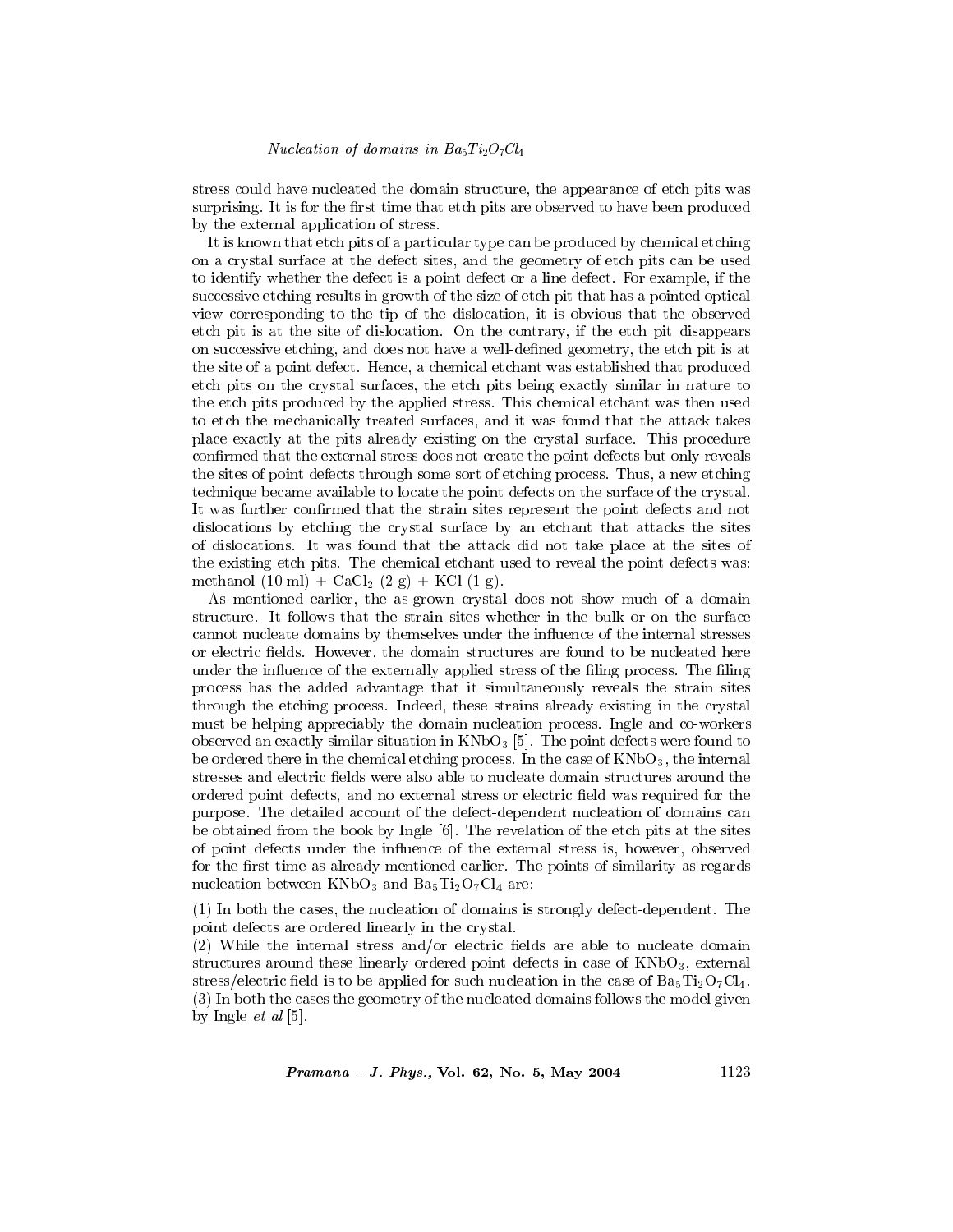# 3. Effect of temperature on domain structure

The defect dependence of nucleation is best illustrated by the influence of temperature. If the role of defects in nucleation is not appreciable, the domain nucleation cannot take place under the influence of temperature. Hence, if nucleation is seen to occur under the influence of temperature, the defect dependence of nucleation gets confirmed. Hence, the effect of temperature on the observed domain structure at room temperature was investigated. It may be mentioned that for simultaneous observation of defect and domain structure, optical microscopy is the best technique. The observation of nucleation is direct, and is not influenced by extraneous factors like effects of electron beam as in the case of electron microscopy. In the experimental technique used, the crystal was treated mechanically as described earlier, and mounted on the microscope stage for observation under reflection. Arrangement was made to heat the crystal slowly while on microscope stage so that simultaneous observations of crystal temperature and crystal surface could be made.

A photomicrograph of the mechanically treated crystal surface obtained at room temperature is shown in figure 2. The domain regions show arrays of etch pits as mentioned in the previous section. Some arrays have been indicated on the photomicrograph by arrows. This photograph taken at room temperature is rather typical of the view obtained on such surfaces. One normally sees many dirt-like patches like those marked by A along with domain lines that are not exactly parallel. A patient analysis of this unattractive picture however yields valuable information. In the first place, the dirt-like features are not due to dirt at all [7], and secondly, the non-parallelity of the walls is an essential feature of domain structure  $[4]$ . The two domain lines of  $90^{\circ}$ -type domains can be seen to be inclined on the  $(001)$  or  $(010)$  surface by as much as  $12^{\circ}$  or  $24^{\circ}$ . Similar dirt-like patches appear in the case of  $KNbO_3$  crystal surfaces and it was shown by Ingle and Kakde [8] that they are due to non-reflection from the strain patterns on the crystal surfaces, the strain patterns being formed by point defects. The existence of similar strain patterns in the present case is in agreement with the existence of similar point defects in this crystal. It was shown by Ingle and Kakde [8] that these point defects appear to form clouds in optical view or arrange linearly in the structure. Both the situations are found in the present case also. The detailed nature of point defects in this crystal shall be studied in future work while in the case of  $KNbO_3$ , Ingle and coworkers showed that the point defects consist of impurity dipoles  $[9,10]$ .



**Figure 2.** A photomicrograph of mechanically treated crystal surface  $(287 \times)$ .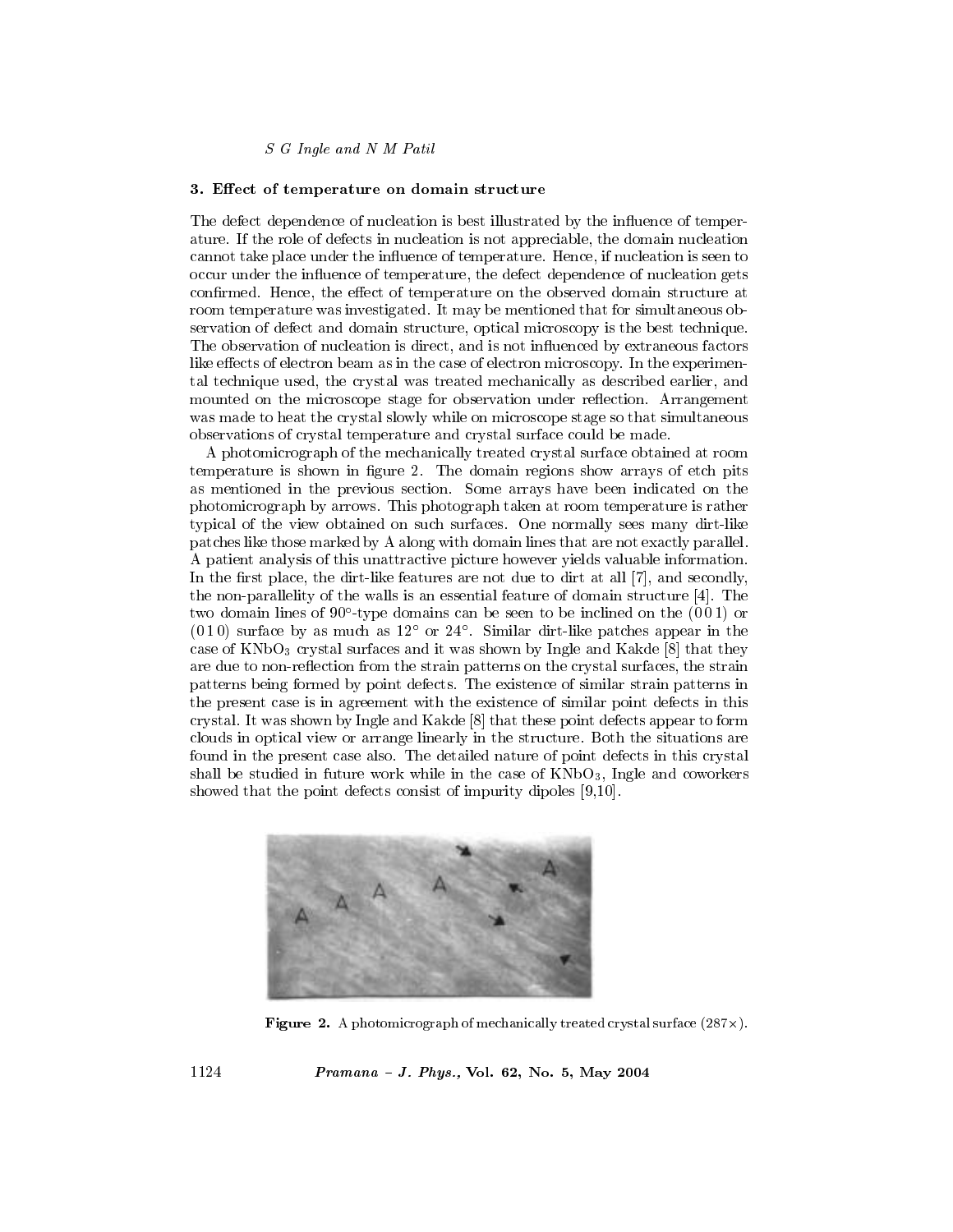# *Nucleation of domains in Ba*<sub>5</sub> $Ti<sub>2</sub>O<sub>7</sub>Cl<sub>4</sub>$



Figure 3. (a) A photomicrograph of mechanically treated crystal surface before application of DC electric field  $(510 \times)$ . (b) A photomicrograph of the crystal surface used for figure 3a after application of DC electric field 3 kV  $\text{cm}^{-1}$  for 3 min (510  $\times$ ).



Figure 4. A photomicrograph of the crystal surface at 80°C (287  $\times$ ).

The constant association of the point defects with the domains around them is similar to that observed in  $KNbO_3$  [5,8,11,12] and is suggestive of the fact that these domains are nucleated under the influence of the associated point defects. This suggestion was confirmed in  $KNbO_3$  by Ingle and coworkers [5,8,11,12] and was confirmed now in  $Ba_5Ti_2O_7Cl_4$  by applying a DC electric field to the crystal. Figures 3a and 3b show respectively the crystal surface before and after the application of the electric field of  $3 \text{ kV cm}^{-1}$  for  $3 \text{ min.}$  Comparing figure  $3a$  with figure 3b, one can indeed observe the appearance of two pairs of dotted domain lines in the central right region (figure 3b). They have been indicated by arrows on the photomicrograph.

Figure 4 shows the crystal surface in figure 2 when it was heated to  $80^{\circ}$ C. It is found that some impurity patches have sufficiently thinned out while some have been thickened. Some patches of former type are shown at A while of the latter type at B. This confirms to re-distribution  $[13,14]$  of the point defects as mentioned earlier. Significantly, we observe in the above photomicrograph new domains with domain lines parallel to the domain lines in figure 2. The new domains are of smaller domain widths, and also show arrays of etch pits on their domain regions. Similar situation was observed in KNbO<sub>3</sub> when the crystal was subjected to the external electric field [8]. It was shown there, and is obvious here, that redistribution of the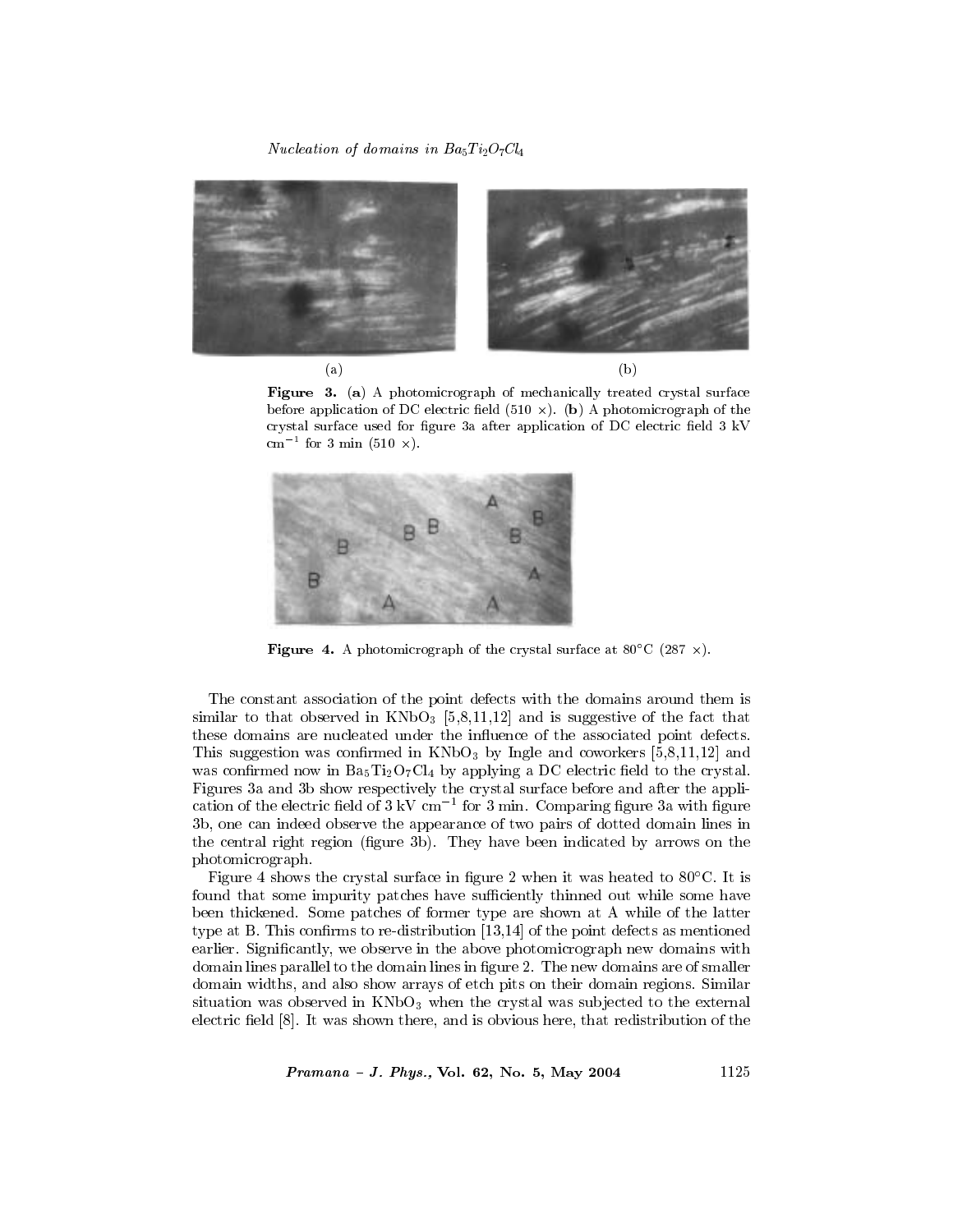

**Figure 5.** A photomicrograph of the crystal surface at  $95^{\circ}$ C (287 x).



**Figure 6.** A photomicrograph of the crystal surface at  $125^{\circ}$ C (287 x).

point defects occurs leading to the newly formed arrays of point defects, and these new arrays induce nucleation of domains around them, and hence the nucleation of the new domains.

If one closely observes the orientations of the etch pits in the domain region, it is seen that the etch pits are oriented at nearly  $45^{\circ}$  with the domain lines. If we correlate the orientation of etch pits with the domain structure  $[4]$ , it is found that the orientation of the etch pits represents the orientation of the polar axis. Correspondingly, we get that the nucleated domain structure is that of 79° domains.

Figure 5 shows the situation at  $95^{\circ}$ C. We find here some interesting changes as compared to the situation at  $80^{\circ}$ C. In the first place we find that the point defects have produced linear impurity structures at AB and CD. They can be identified as structures formed by closely spaced point defects. As mentioned earlier, similar structures are observed in  $KNbO_3$  and have been shown to be due to such point defects  $[9,10]$ . Ingle and Patil  $[7]$  have recently shown that such structures in this crystal are formed through an identical process as observed in  $KNbO_3$ . These lines can be distinguished from the domain lines by the fact that while the domain lines appear in pairs, the impurity lines need not be in pairs. It is worth noting that these lines are formed in polar axis directions.

In figure 5 one can observe quite clearly the nucleation of domain regions EF and GH. It can be seen that these domain regions are sandwiched between a pair of domain walls. Also the domain regions show an array of etch pits. The array of etch pits and the domain region terminate simultaneously showing that the presence of etch pits is necessary for a domain. We can therefore see that some of the point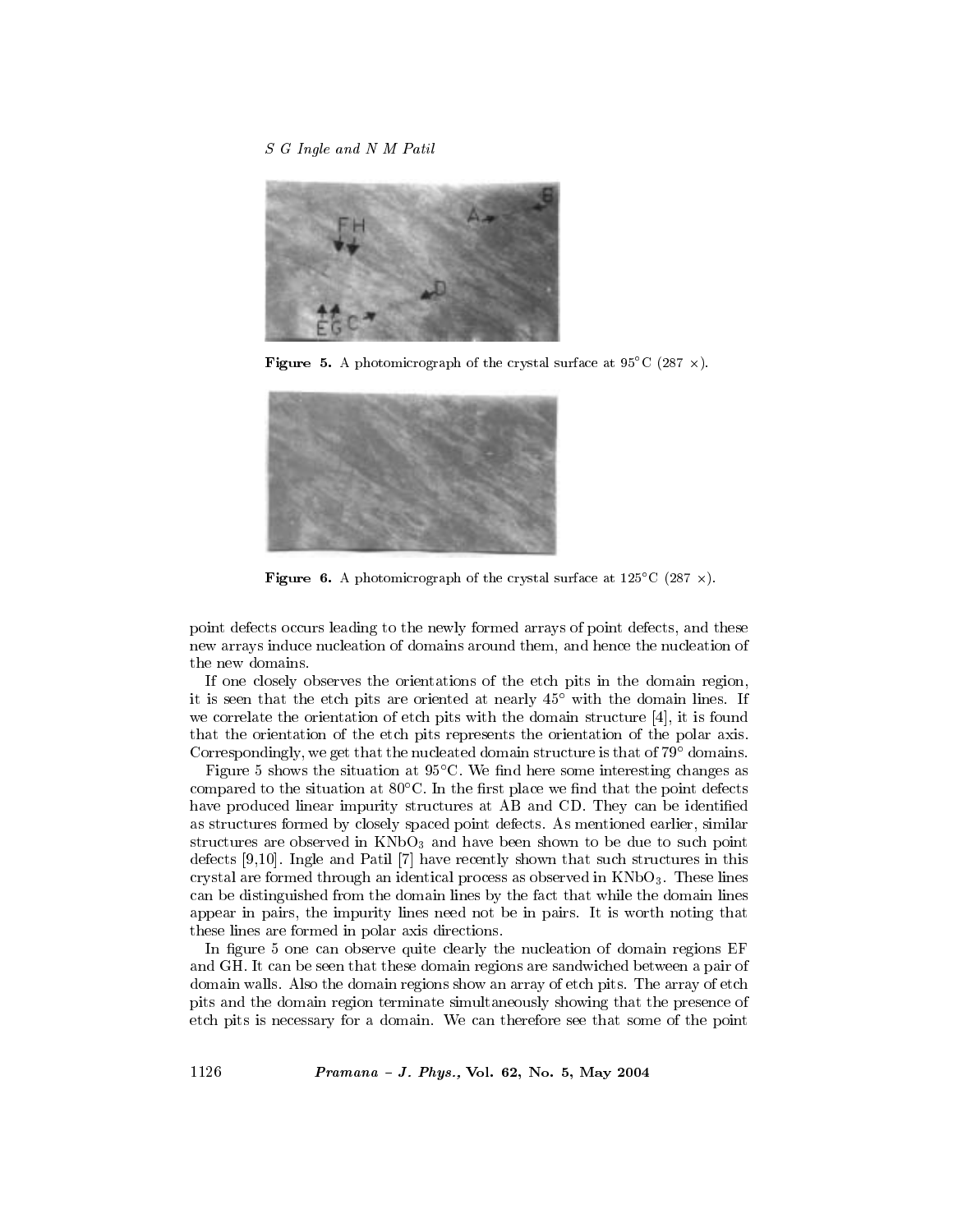Nucleation of domains in  $Ba_5Ti_2O_7Cl_4$ 



**Figure 7.** A photomicrograph of the crystal surface at 195 $^{\circ}$ C (287  $\times$ ).

defects have rearranged themselves forming arrays and these arrays were able to nucleate domains around them under the influence of temperature. If one observes the orientation of the domain lines it is clear that the nucleated domains are 180<sup>°</sup> domains [4]. Also, the nucleation is physically exactly similar to the nucleation under the influence of the electric field. It is also similar to the nucleation occurring under the mechanical treatment.

Since the influence of the temperature is to randomize, the nucleated domain may get destabilized and removed from the structure. One finds this situation in the photomicrograph obtained at  $125^{\circ}$ C (figure 6). The domain regions EF and GH seen in figure 5 are now removed from the structure. As the temperature was gradually increased one could randomly obtain nucleation of the domain as well as the removal of the existing domains. At  $195^{\circ}$ C (figure 7) the surface showed two perpendicular domain regions AB and CD besides nucleation of some domains and removal of the others. Before the nucleation of a domain with regular walls, stages of irregular positions for the walls could also be observed. Indeed this must be so, since the point defects responsible for nucleation get linearly arranged only gradually. See, for example, the walls at X.

The geometry of the nucleated domain suggests that each point defect nucleates a microdomain and the microdomains join each other end to end to produce a macrodomain [15]. Therefore, though the photograph shows the nucleation of a macrodomain, it is essentially the case of a nucleation of microdomains. In this respect also the situation is similar to that observed by Ingle and coworkers in  $KNbO_3$  [11].

After KNbO<sub>3</sub>,  $Ba<sub>5</sub>Ti<sub>2</sub>O<sub>7</sub>Cl<sub>4</sub>$  is the only ferroelectric crystal having this particular defect dependence of nucleation, and model of nucleation. It is of interest to know what factors create this similarity. Interestingly, there is no structural similarity between the two crystals. Possibly, the nature of phase transition has much to do with this similarity since the nucleation process basically requires the rotation of polar axes [16] where the walls of the nucleated domains terminate. The kinetics of nucleation on the lines similar to the one followed for  $KNbO<sub>3</sub>$  has been successfully worked out for this crystal also  $[17,18]$ .

#### 4. Conclusion

It is thus found that the peculiar nature of the domain nucleation makes it possible to observe the domain nucleation under the influence of temperature. The